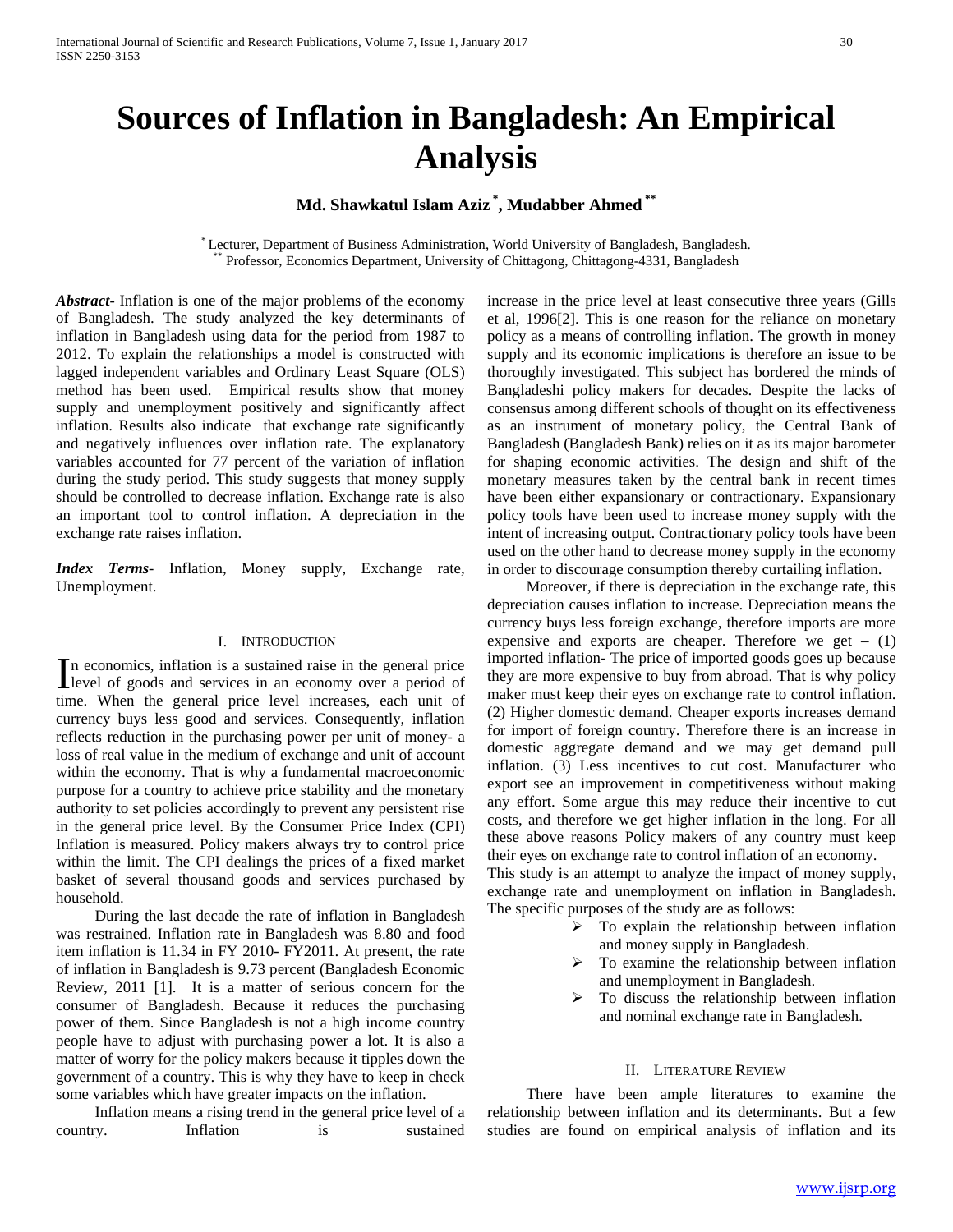determinants in Bangladesh. This section provides a summary of the findings from the previous literature. And also some related findings of other countries will be included here.

 Bangladesh Bank, IMF and CPD 2007 [3] explored that both demand and supply side factors constitute the relevant sources of inflation in Bangladesh. Among these are M2 growth, private sector credit growth, market capitalization growth, growth of government borrowing, remittance growth, exchange rate change, market syndicate.

 Shamim and Mortoza 2005 [4] used the data from 1981 to 2005. They use time series analysis such as unit root and error correction mechanism. The result shows that there is a negative long run relationship between inflation and economic growth in Bangladesh.

 Taslim, 1980 [5] used regression models for explaining the inflationary process of Bangladesh. He explored that one year lagged money supply had significant positive effect on inflation. However, the introduction of wage variable as an additional independent variable resulted in dramatic fall of statistical significance of coefficients of other variables in the regression model.

 Khanam and Rahman, 1995 [6**]** examined the causative factors of inflation in Bangladesh during the period from 1972- 73 to 1991-92 using Ordinary Least Square (OLS) method. Their results showed that growth rate of import prices and money wages, both considered as supply side variables, affect the inflation positively. They also found that all demand side variables have insignificant influence on the rate of growth of prices. In an analytical writing Ahmed and Das, 2007 [7] found that world food price and fuel price triggered inflationary pressure in Bangladesh. They also detected inflation inertia is another reason to sustain higher inflation.

 Kibria,2010 [8] also traced there is a upward trend in inflation as international commodity prices are showing signs of increase, excess liquidity prevailing in the domestic market, increased flow of remittance and its impact on Foreign Reserve and stagnancy in investment in Bangladesh.

 Hossain and Islam, 2013 [9] on their economic analysis of the determinants of inflation in Bangladesh analyzed the relationship between inflation, money supply, interest rate, nominal exchange rate and fiscal deficit for the period 1990 to 2010 using the ordinary least square (OLS) method. Their findings showed that inflation is positively and significantly affected by money supply and a year lagged of interest rate. But when the same money supply was lagged by a year together with fiscal deficit, they significantly and negatively influenced inflation. Their study revealed that interest rate, fiscal deficit and nominal exchange rate have no significant relationship with inflation. They cautioned in their recommendation that wages and import of goods and services from abroad to be controlled, as well as the supply of money.

 Yen Chee Lim and Siok Kun Sek, 2014 [10] in their publication which focused on two categories of countries – (High inflation group and Low inflation group) the use of the error correction model based on the auto regressive distributed lag (ARDL) to explain the short run and the long run relationship between inflation and other variables revealed that in low inflation countries, GDP growth and imports of goods and services in the long run have significant impact on inflation.

Whilst none of the variables were found to be significant determinants in the short run in high inflation countries.

 Ashwani, 2014 [11] used a cointegration approach to identify the key determinants of inflation in India for the period 1981 to 2011. The study found the existence of a long run relationship among inflation, money supply, private and social spending and exchange rate. It was concluded that money supply, exchange rate and private final consumption expenditure contributed significantly to Indian's inflation at that time. It was recommended that there should be a balance between fiscal spending, money supply and exchange rate management for the maintenance of economic growth.

 Cheng & Tan, 2002 [12] agreed that inflation in Malaysia was controlled well during recent financial crisis compared to other neighboring countries. In research done by Baghestani & Abu Al-Foul, 2010 [13] had analyzed that Federal Reserve gave the accurate information about inflation once the government forecast.

 Agha and Khan, 2006 [14] have looked at the fiscal deficit and total bank borrowing by the government sector to explain inflation. Whereas Khan et al., 2007 [15] identified inflation expectations, private sector credit and imported inflation as the most significant explanatory factors. L. H. Cheng and P. Laura, 1997 [16] shows that high inflation is appeared in the Turkish economy since the1970s. They found that monetary variables especially money supply and exchange rate play main role to the Turkish inflation process. Public sector deficit and depreciation also contribute to inflation in Turkey.

### **Methodology and Empirical model:**

 Here we used linear model to explain the impact of money supply, exchange rate and unemployment on inflation. The sample period for investigation is 1987 to 2012.The empirical study will employ annual, time series secondary data collected from different sources.

 Reliability of data is a serious issue for any kinds of study. Since Bangladesh is a developing country the statistical data base system is not enough strong here. Despite this problem, Data is taken with intensive attention from different government institutions, concerned ministries, concerned corporate offices, research journals, statistics and various websites. All these sources of data are well recognized and widely accepted.

 As the primary focus of this paper is to analyze the sources of inflation, the econometric model is specified to facilitate the test of hypothesis that whether explanatory variables cause inflation. In this model, the explanatory variables are money supply (M2), Exchange rate (Er) and unemployment (Un). The dependent variable is inflation. The model can be shown as follows:

 $Inf_t = \beta_1 + \beta_2 M2_{t-1} + \beta_3 Er_{t-1} + \beta_4 Un_{t-1} + \mu_t$ 

Where,  $\mu_i$  is an error term and it is indicating time,  $\beta_1$  is the scalar parameter and  $\beta_3$  and  $\beta_4$  are the slope coefficient of the respective variable.

### **Variable definition and data sources:**

1. Inf= represented by Consumer price index (CPI) in Bangladesh.

Source: Bangladesh Economic Review.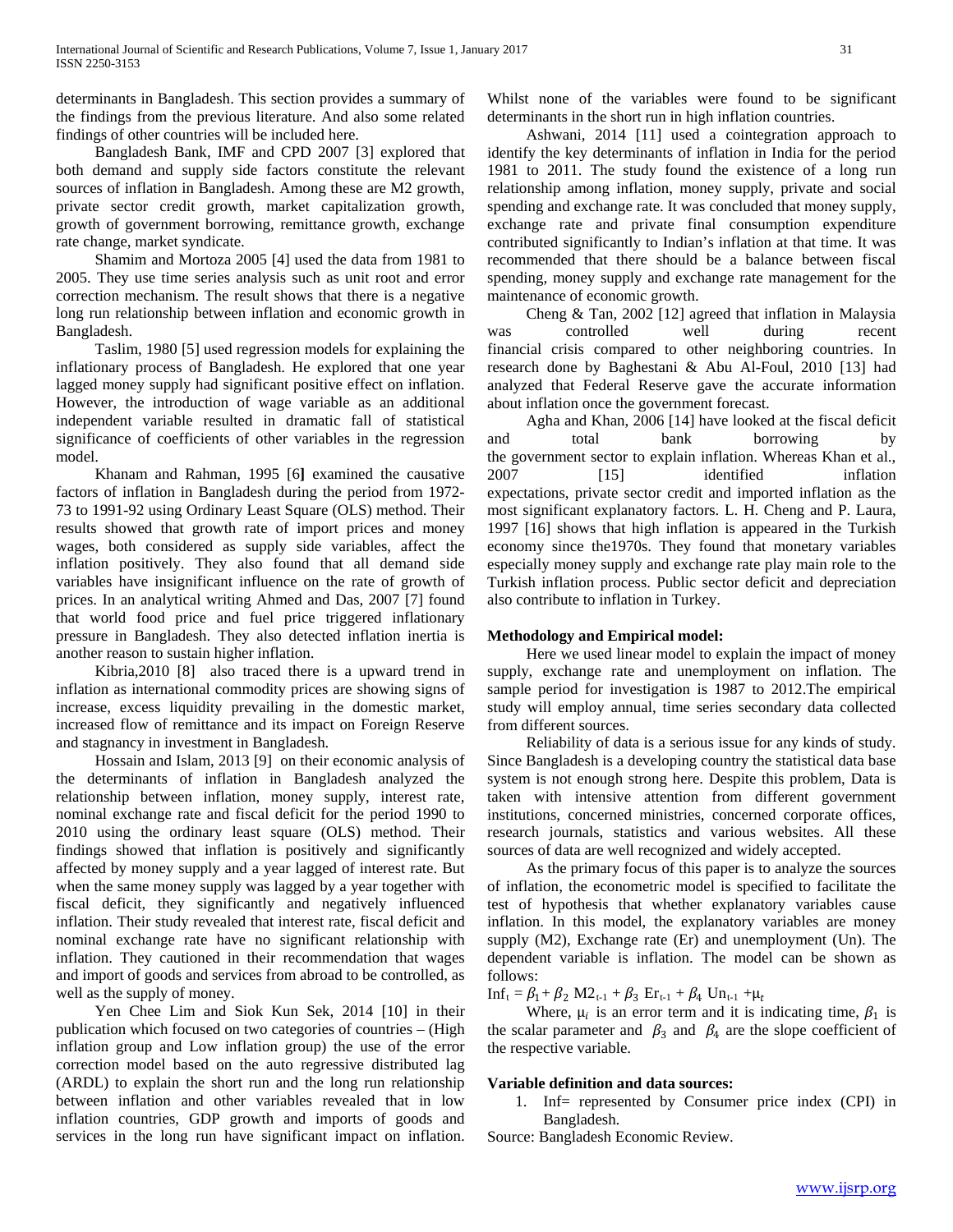- 2. M2= Money supply=  $M1+$  time deposits= (Currency outside bank+ deposit of financial institutions with Bangladesh Bank+ demand deposits)
- Source: www.databank.worldbank.org

3. Er= Exchange rate

Source: Statistical yearbook of Bangladesh.

4. Un= Unemployment

Source: www.globaleconomy.com

### **Expected Sign of the estimated coefficient**

- $\beta_2$  > 0: As Bangladesh is a developing country, if money supply increases
	- money supply is also increases.
- $\beta_3$ <0: Exchange rate is negatively related with inflation.<br> $\beta_4$ <0: Inflation is negatively related with
- $\beta_4$ <0: Inflation is negatively related unemployment.

### **Empirical Analysis:**

 We took all variables by using an econometric program name Eviews7, and then we ran OLS (ordinary least square) method.

 We use Augmented Dickey- Fuler (ADF) to know whether data is stationary or not. On the basis of ADF test, the impact of result shows that all variable's data non stationary at level. All the given variables are stationary at first difference.

 Using Eviews7, We obtain the following multiple regressions:

 $Inf_{t} = 191.4992+ 0.581725 M2_{t-1} -3.790343 E_{t-1} + 17.18616$  $Un_{t-1}$  + $\mu_t$ 

Estimated results with ordinary least squares method as shown in appendix 1A is summarized in the following table:

| Variables | Coefficients | Standard<br>error | t-statistic | probability |
|-----------|--------------|-------------------|-------------|-------------|
| $M2(-1)$  | 0.581725     | 0.116058          | 5.012382    | 0.0001      |
| $Er(-1)$  | $-3.790343$  | 0.999729          | 3.791370    | 0.0011      |

**Table 1:**

| $Un(-1)$ | 17.18616 | $6.210343$   2.767344   0.0115 |  |
|----------|----------|--------------------------------|--|
|          |          |                                |  |

Dependent variable: Inf

 $R^2 = 0.772010$ <br>
Durbin- Watson stat = 0.927288<br>
F- statistic = Durbin- Watson stat  $= 0.927288$ 23.70303 Prob (F-statistic) =  $0.000001$ 

 Here, the table shows the result of the estimated equation. From the table we can say that estimated coefficients  $\beta_2$  and  $\beta_3$ have expected signs. But the sign for unemployment coefficient is not expected. But it is not impossible at all. Bangladesh economy experienced a lot of adverse supply shocks over the past few decades. In case of adverse supply shock inflation and unemployment move in the same direction.

 Again, the results show that explanatory variable can explain about 77% change in the dependent variable as adjudged with the coefficient of multiple determinants. Here t-value of the coefficient of the money supply is 5.012382 which is statistically significant and clearly suggest that as money supply increases inflation also increases in the next period. Similarly t-value of the coefficient of the exchange rate is -3.791370 which clearly indicates that as exchange rate increases inflation decreases in the next period. The t-value of unemployment is 2.7673 which in statistically significant and clearly indicates that as unemployment rises inflation also rises.

### **Test for Multi co-linearity:**

 Muliticolinearity is a statistical phenomenon in which two or more predictor variables in a multiple regression model are highly correlated, meaning that one can be linearly predicted from the others with a non-trivial degree of accuracy.

 It is essentially a sample phenomenon, arising out of largely non-experimental data collected in the most social sciences. Although BLUE the OLS estimators have large variances and covariance's making precise estimation difficult in the presence of multicolineariy, We do not have one unique model to detect it or measuring its strength.

 In this model, using Eviews7 and considering some rule of thumbs, results as shown in appendix (1.B) is summarized in table 2:

| Table 2: |                |          |          |  |
|----------|----------------|----------|----------|--|
|          | M <sub>2</sub> | ER       | UN       |  |
| М2       | .000000        | 0.961269 | 0.788629 |  |
| ER       | 0.961269       | .000000  | 0.843416 |  |
| UN       | 0.788629       | 0.843416 | 1.000000 |  |

 The table (2) indicates that there is 78% Multicolinearity between money supply and unemployment. It also indicates that there is 96% multicolinearity between money supply and exchange rate. And there is 84% multicolinearity between exchange rate and unemployment. So there is high multicolinearity. The remedial measure is shown below.

 When we face with severe multicolinearity problem, one of the simple thing is to do is to drop one of the collinear variables. There is another remedy that sometimes simply increasing the size of the sample may attenuate the colinearity problem. Now, in our model we found multicolinearity problem. Therefore remedial measure may be called for.

### **Remedial measure:**

### **Dropping collinear Variable:**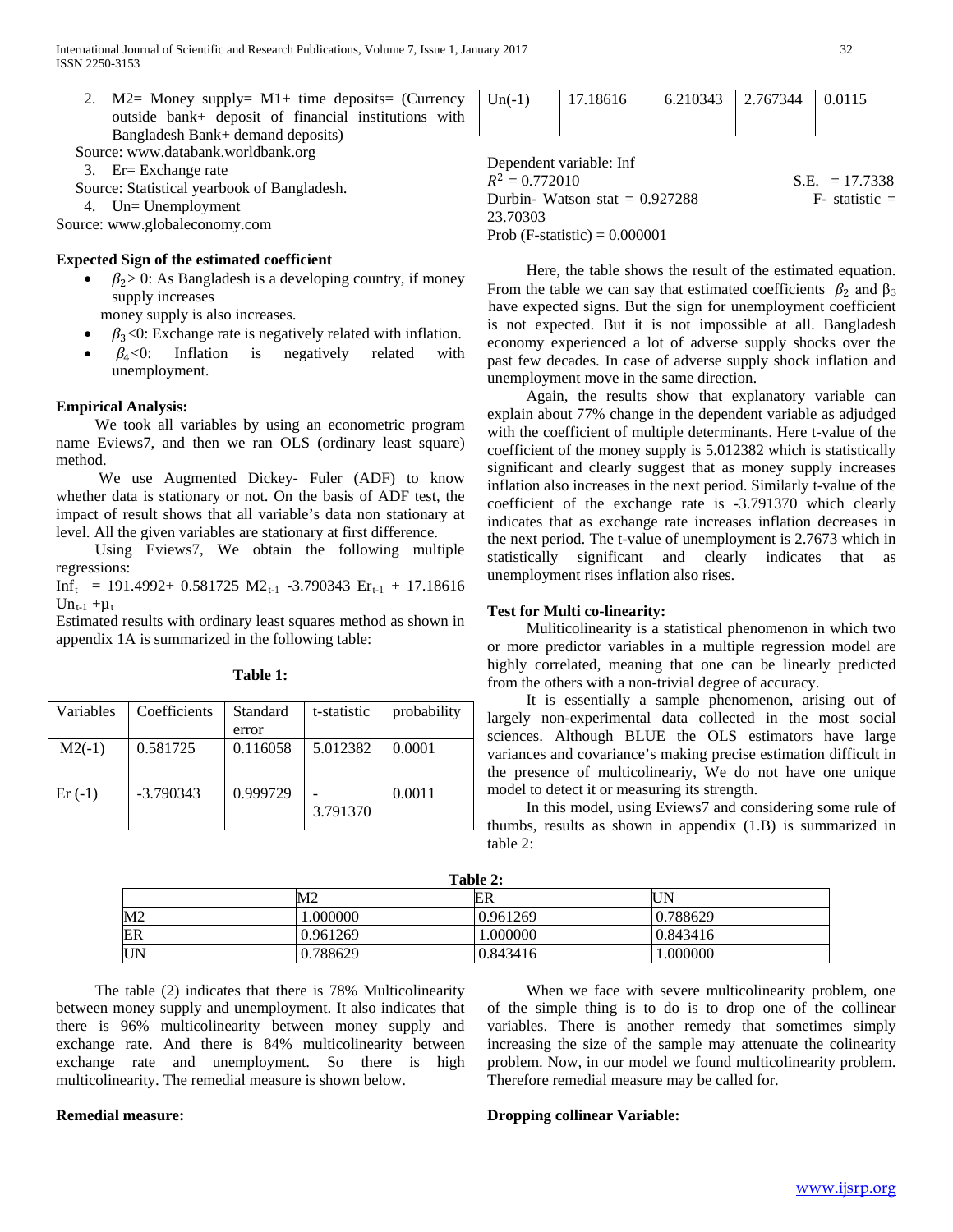Regression results from the appendix (1.C) are displayed in table 3:

| Variable | coefficient | Standard<br>error | t-statistic | prob   |
|----------|-------------|-------------------|-------------|--------|
| $M2(-1)$ | 0.196686    | 0.071232          | 2.761203    | 0.0114 |
| $UN(-1)$ | 4.861596    | 6.710015          | 0.724528    | 0.4764 |

**Table 03**

 $R^2$  = 61%

From the table 3, we obtain following regression model:

Inf (-1) = 101.1348 + 0.196686 m2 (-1) + 4.861596 un (-1) + $u_i$ 

 From this we see that, estimated t-values for the entire variable are not significant. The t value of the coefficient of unemployment is 0.724528 which is statistically insignificant. Again in this model,  $R^2 = 61\%$  where  $R^2 = 77\%$  in the original model. So we can conclude that despite multicolinearity problem we can not drop exchange rate variable from the model because exchange rate is statistically significant variable.

 It has been said that if the sole purpose of regression analysis is prediction or forecasting then multicolinearity is not a serious problem because the higher the  $R^2$ , the better the prediction.

Again, the multicolinearity problem may be solved as we increase sample size of the model. This model is estimated by using data of 26 years. Though data processing is not much easy in Bangladesh and it is rare to found for large sample size we are unable to show that as sample size increases multicolinearity attenuates.

### **Test for Heteroscedasticity:**

 In Statistics, a collection of random variables is heteroscedastic if there are populations that have different variability's from others. The possible existence of Heteroscedasticity is a major concern in the application of regression analysis. We can detect the heteroscedasticity of error variance by using Eviews7. Here, White's Heteroscedasticity test is suitable in this model.

| Variable | Coefficient | Std. error | t-statistic | Prob.  |
|----------|-------------|------------|-------------|--------|
| $M2(-1)$ | 0.588736    | 0.058597   | 10.04714    | 0.0000 |
| $ER(-1)$ | $-3.551574$ | 0.570922   | $-6.220768$ | 0.0000 |
|          |             |            |             |        |
| $UN(-1)$ | 10.93636    | 4.66006    | 3.205226    | 0.0041 |
| C        | 186.5536    | 17.82796   | 10.46410    | 0.0000 |

| able |  |
|------|--|
|------|--|

| R-squared          | 0.763318  | Mean dependent var    | 151.4296 |
|--------------------|-----------|-----------------------|----------|
| Adjusted R-squared | 0.731043  | S.D. dependent var    | 34.93030 |
| S.E. of regression | 18.11523  | Akaike info criterion | 8.772022 |
| Sum squared resid  | 7219.556  | Schwarz criterion     | 8.965575 |
| Log likelihood     | -110.0363 | Hannan-Ouinn criter.  | 8.827758 |
| F-statistic        | 23.65052  | Durbin-Watson stat    | 1.238362 |
| Prob(F-statistic)  | 0.000000  |                       |          |

Here calculated  $R^2(n.R^2)$  value is =19.76

 At 5% level of significance with 3 df the chi-square value is 7.81 and 1% level of significance with 3 df the chi-square value is 11.34. Since calculated chi-square value > critical chisquare value, on the basis of the white test we conclude that there is heteroscedasticity.

#### **Remedial Measures:**

 Since heteroscedasticity does not destroy the unbiasedness and consistency properties of the OLS, but they are no longer efficient. This lack of efficiency makes the usual hypothesis testing procedure dubious value. Therefore, remedial measure

may be taken. There are two approaches of taking remedy- when  $\sigma_i^2$  is known and when  $\sigma_i^2$  is unknown.

# **When**  $\sigma_i^2$  **is known:**

 The Weighted least square method is the simplest straightforward method of correcting heteroscedasticity. Estimators obtained by this method are BLUE.

# **When**  $\sigma_i^2$  **is unknown:**

Since the true  $\sigma_i^2$  is rarely known there is way of obtaining consistent estimates of the variances and covariance of OLS estimators even if there is heteroscedasticity. Then we use HAC standard error and covariance test.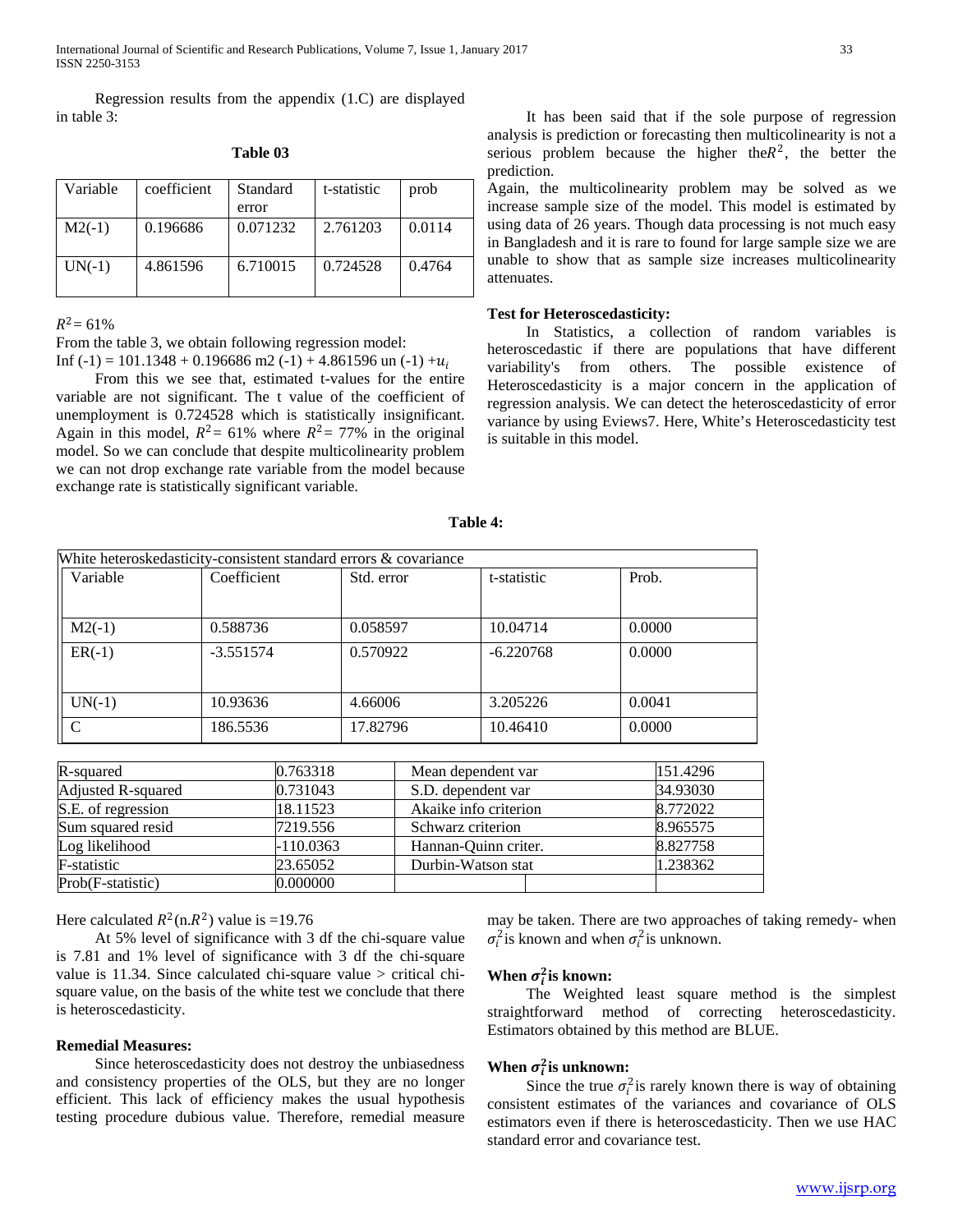International Journal of Scientific and Research Publications, Volume 7, Issue 1, January 2017 34 ISSN 2250-3153

|                    | By comparing OLS and HAC estimation we can illustrate           |           |
|--------------------|-----------------------------------------------------------------|-----------|
|                    | following result from appendix $(1.A)$ and $(1.E)$ -            |           |
|                    | Inf $(-1)$ = 186.5531+ 0.588736 m2 $(-1)$ -3.551574 er $(-1)$ + |           |
| 14.93636 un $(-1)$ |                                                                 |           |
| $t=$ (7.12)        | (5.01)                                                          | $(-3.79)$ |
| (2.76)             |                                                                 |           |
| $se = (26.86)$     | (0.11)                                                          | (0.99)    |
| (6.2)              |                                                                 |           |
| HAC $t = (8.90)$   | (8.58)                                                          | $(-4.61)$ |
| (2.54)             |                                                                 |           |
| $Se=(20.95)$       | (0.06)                                                          | (0.76)    |
| (5.87)             |                                                                 |           |
|                    |                                                                 |           |

 Proceeding results shows that HAC's heteroscedasticity standard errors are smaller than the OLS than the OLS standard error and estimated t-value are much smaller than OLS t-value. HAC standard error is not robust error. To be robust they need to fulfill both conditions. But they fulfill only t-value condition. It may be happened due to some specification error. Some other relevant variables need to be included in the model. Since inflation depends on many other variables expect money supply, exchange rate and unemployment, it is not possible to add all other variables due to time shortage and availability of data.

#### III. CONCLUSION AND POLICY IMPLICATION

 Inflation is a serious issue for any economy. Policy maker needs to control inflation in order to achieve sustainable growth. There are several variables that affect inflation. Policy maker needs to control these variables to control inflation.

 In this paper, we examined the effects of money supply, exchange rate and unemployment on inflation by OLS method using yearly data for a period 26 years. The explanatory variable can explain 77% of the dependent variable. The analysis reveals that there is a positive significant relationship between money supply at crrent period and inflation in the next period. And there is also negative significant relationship between exchange rate and inflation. Both the results are expected. But the analysis shows that there is positive relation between inflation and unemployment which is not much expected. But it's not impossible at all. This may be due to some adverse supply shocks that occured Bangladesh economy over the last few decades. The single equation model we developed in this study may suffer from a number of shortcomings. Therefore, some venues for future research may be considered. They are as follows:

- (1) This study uses yearly time series data, which may mask some important dynamic aspects of the short run behavior of inflation. An analysis based on quarterly or monthly data should certainly be more enriching.
- **(2)** Foreign currency reserve may be included in order to determine the inflationary effects of such reserve.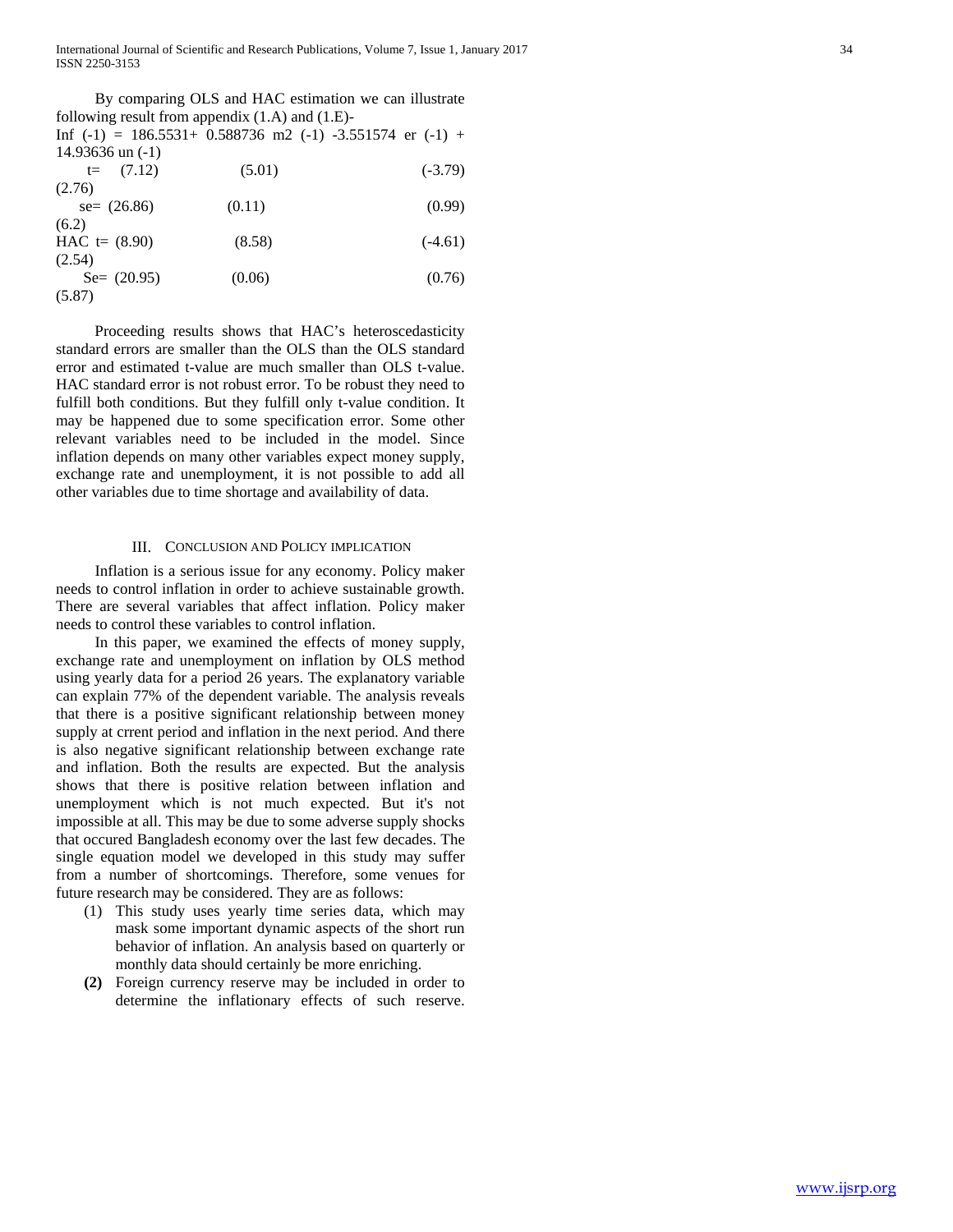# **APPENDIX (1):**

**Appendix (1A)** Dependent Variable: INF(-1) Method: Least Squares Date: 10/28/14 Time: 20:49 Sample (adjusted): 1988 2012 Included observations: 25 after adjustments

| Variable           | Coefficient | Std. Error            | t-Statistic | Prob.    |
|--------------------|-------------|-----------------------|-------------|----------|
| C                  | 191.4992    | 26.86715              | 7.127635    | 0.0000   |
| $M2(-1)$           | 0.581725    | 0.116058              | 5.012382    | 0.0001   |
| $ER(-1)$           | $-3.790343$ | 0.999729              | $-3.791370$ | 0.0011   |
| $UN(-1)$           | 17.18616    | 6.210343              | 2.767344    | 0.0115   |
| R-squared          | 0.772010    | Mean dependent var    |             | 152.9668 |
| Adjusted R-squared | 0.739440    | S.D. dependent var    |             | 34.74145 |
| S.E. of regression | 17.73381    | Akaike info criterion |             | 8.734469 |
| Sum squared resid  | 6604.247    | Schwarz criterion     |             | 8.929490 |
| Log likelihood     | $-105.1809$ | Hannan-Quinn criter.  |             | 8.788560 |
| F-statistic        | 23.70307    | Durbin-Watson stat    |             | 1.289867 |
| Prob(F-statistic)  | 0.000001    |                       |             |          |

# **Appendix (1B)**

|                | M2       | ER       | UN       |
|----------------|----------|----------|----------|
| M <sub>2</sub> | 1.000000 | 0.961269 | 0.788629 |
| ER             | 0.961269 | 1.000000 | 0.843416 |
| UN             | 0.788629 | 0.843416 | 1.000000 |

# **Appendix (1C)**

Dependent Variable: INF(-1)

| Variable           | Coefficient | Std. Error            | t-Statistic | Prob.    |
|--------------------|-------------|-----------------------|-------------|----------|
|                    |             |                       |             |          |
| $\mathsf{C}$       | 101.1348    | 15.72434              | 6.431734    | 0.0000   |
| $M2(-1)$           | 0.196686    | 0.071232              | 2.761203    | 0.0114   |
| $UN(-1)$           | 4.861596    | 6.710015              | 0.724528    | 0.4764   |
|                    |             |                       |             |          |
| R-squared          | 0.615951    | Mean dependent var    |             | 152.9668 |
| Adjusted R-squared | 0.581037    | S.D. dependent var    |             | 34.74145 |
| S.E. of regression | 22.48722    | Akaike info criterion |             | 9.175938 |
| Sum squared resid  | 11124.85    | Schwarz criterion     |             | 9.322203 |
| Log likelihood     | -111.6992   | Hannan-Quinn criter.  |             | 9.216506 |
| F-statistic        | 17.64215    | Durbin-Watson stat    |             | 0.643292 |
| Prob(F-statistic)  | 0.000027    |                       |             |          |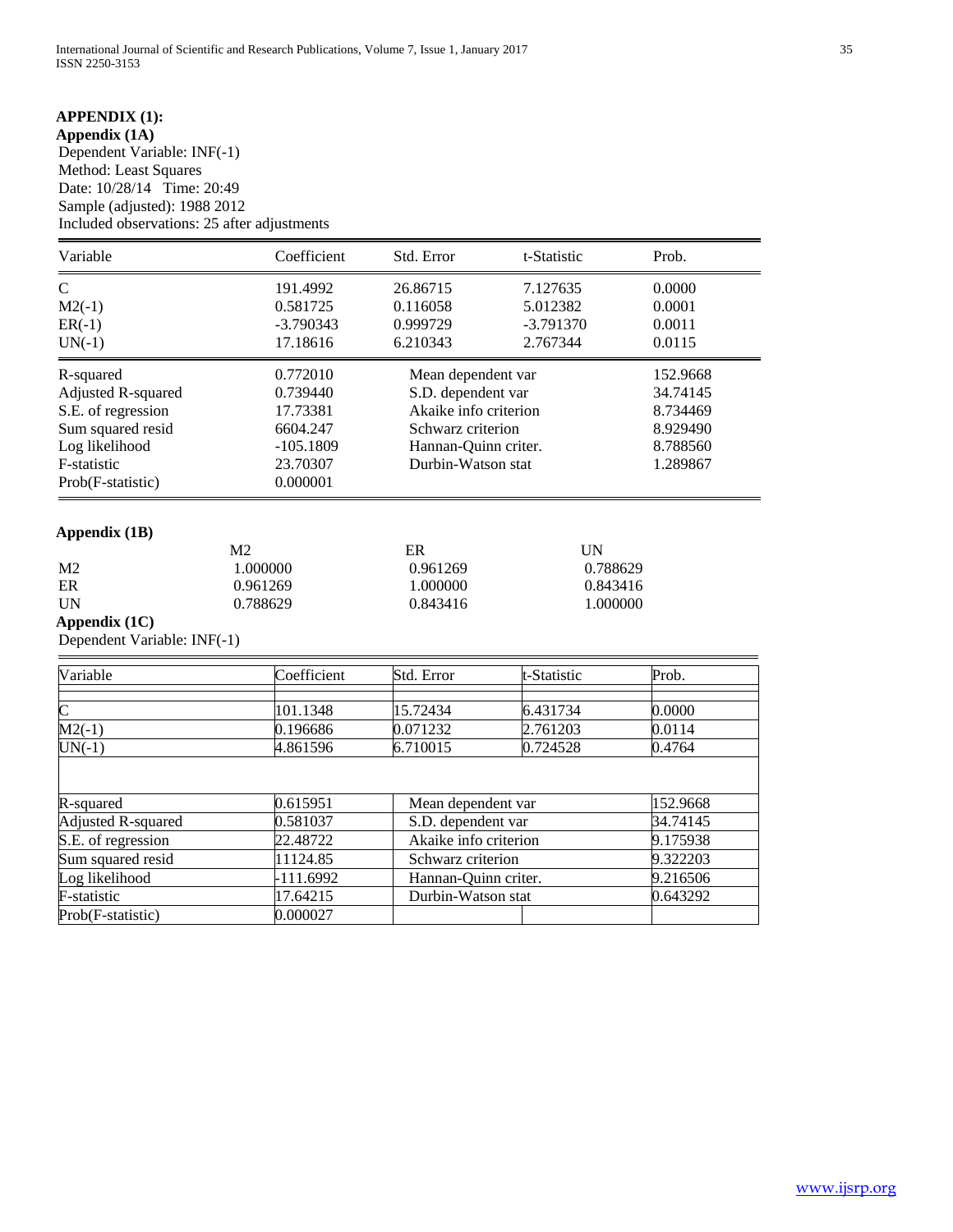# **Appendix (1D)**

### Dependent Variable: INF

White heteroskedasticity-consistent standard errors & covariance

| Variable              | Coefficient | Std. Error         | t-Statistic                    | Prob.    |
|-----------------------|-------------|--------------------|--------------------------------|----------|
| M2                    | 0.588736    | 0.058597           | 10.04714                       | 0.0000   |
| ER                    | 3.551574    | 0.570922           | $-6.220768$                    | 0.0000   |
| <b>UN</b>             | 14.93636    | 4.660006           | 3.205223                       | 0.0041   |
| $\overline{\text{C}}$ | 186.5536    | 17.82796           | 10.46410                       | 0.0000   |
|                       |             |                    |                                |          |
| R-squared             | 0.763318    | Mean dependent var |                                | 151.4296 |
| Adjusted R-squared    | 0.731043    | S.D. dependent var |                                | 34.93030 |
| S.E. of regression    | 18.11523    |                    | Akaike info criterion          |          |
| Sum squared resid     | 7219.556    |                    | Schwarz criterion              |          |
| Log likelihood        | $-110.0363$ |                    | Hannan-Quinn criter.           |          |
| F-statistic           | 23.65052    |                    | Durbin-Watson stat<br>1.238362 |          |
| Prob(F-statistic)     | 0.000000    |                    |                                |          |

# **Appendix (1E)**

Dependent Variable: INF

HAC standard errors & covariance (Bartlett kernel, Newey-West fixed

 $bandwidth = 3.0000$ 

| Variable           | Coefficient | Std. Error            | t-Statistic | Prob.    |
|--------------------|-------------|-----------------------|-------------|----------|
| $\overline{M2}$    | 0.588736    | 0.069032              | 8.528455    | 0.0000   |
| ER                 | $-3.551574$ | 0.768819              | -4.619521   | 0.0001   |
| <b>UN</b>          | 14.93636    | 5.873870              | 2.542848    | 0.0185   |
| $\overline{\rm C}$ | 186.5536    | 20.95044              | 8.904521    | 0.0000   |
|                    |             |                       |             |          |
| R-squared          | 0.763318    | Mean dependent var    |             | 151.4296 |
| Adjusted R-squared | 0.731043    | S.D. dependent var    |             | 34.93030 |
| S.E. of regression | 18.11523    | Akaike info criterion |             | 8.772022 |
| Sum squared resid  | 7219.556    | Schwarz criterion     |             | 8.965575 |
| Log likelihood     | $-110.0363$ | Hannan-Quinn criter.  |             | 8.827758 |
| F-statistic        | 23.65052    | Durbin-Watson stat    |             | 1.238362 |
| Prob(F-statistic)  | 0.000000    |                       |             |          |

### **APPENDIX (2):**

| $\sim$ $\sim$<br><b>YEAR</b> | M <sub>2</sub> | ER       | <b>UN</b> | INF(CPI) |
|------------------------------|----------------|----------|-----------|----------|
| 1987                         | 56.45571       | 30.94983 | 1.2       | 113      |
| 1988                         | 58.08339       | 31.73325 |           | 121      |
| 1989                         | 61.90577       | 32.27    | 0.9       | 131      |
| 1990                         | 62.7118        | 34.56881 | 3.1       | 136.4    |
| 1991                         | 65.34484       | 36.59618 | 3.6       | 147.7    |
| 1992                         | 69.51465       | 38.95076 | 3.3       | 154.4    |
| 1993                         | 74.95924       | 39.56726 | 3.2       | 158.7    |
| 1994                         | 84.38503       | 40.21174 | 3         | 163.9    |
| 1995                         | 86.32229       | 40.27832 | 2.8       | 178.4    |
| 1996                         | 89.80858       | 41.79417 | 2.5       | 100      |
| 1997                         | 93.65727       | 43.89212 | 2.9       | 103.96   |
| 1998                         | 97.14974       | 46.90565 | 2.5       | 112.96   |
| 1999                         | 105.1374       | 49.0854  | 3.1       | 120.94   |